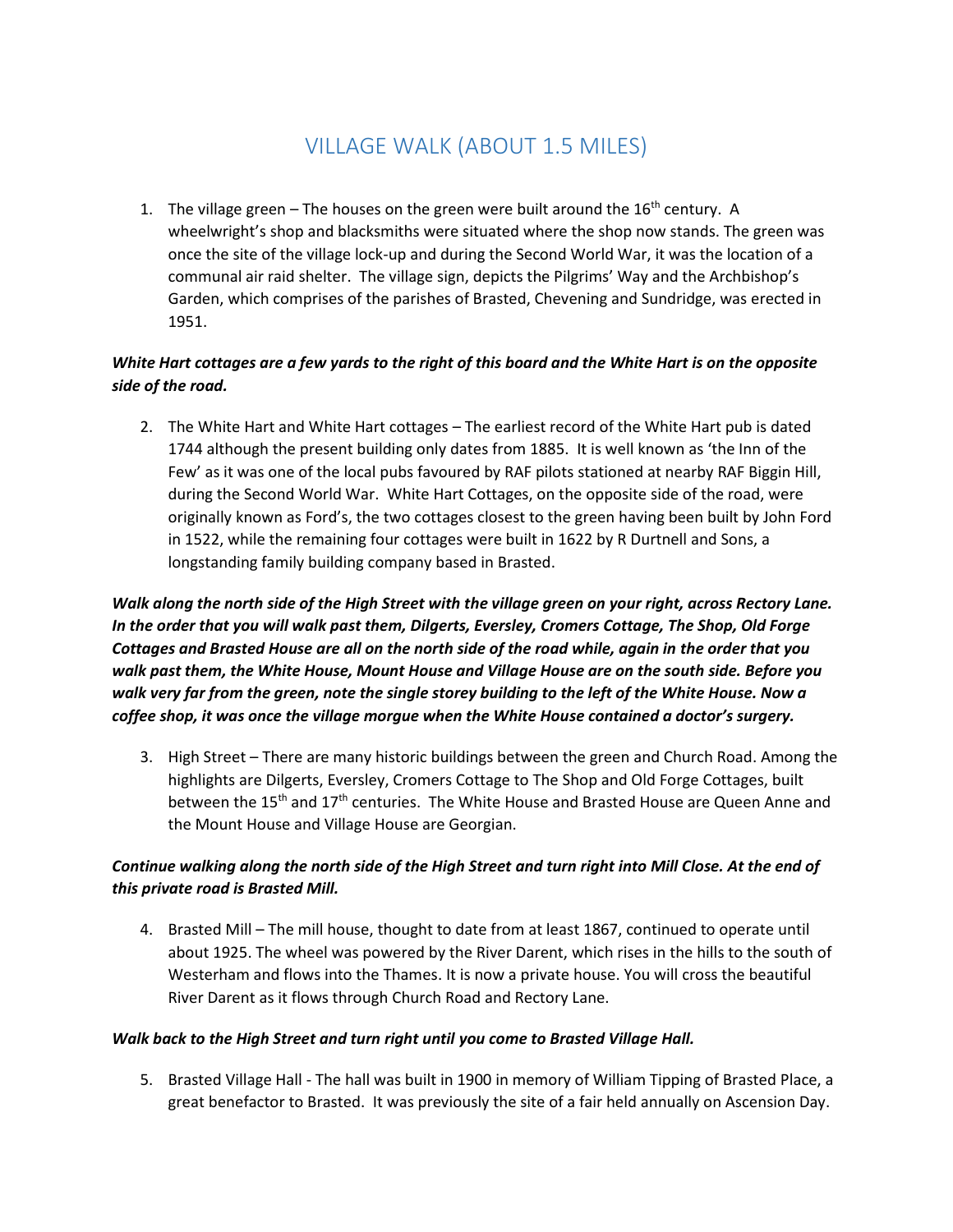The wrought iron gates were made by Brasted Forge to commemorate the coronation of Elizabeth II.

#### *On the opposite side of the High Street from the village hall is the former village school.*

6. The school – Brasted School was opened in 1860 and became a Primary School in 1949. It closed in 1988 merging with Sundridge Primary School. For two years, it was a temporary church while St Martin's Church was being rebuilt following a fire in 1989 before conversion into houses and a doctors' surgery.

#### *Across the driveway leading to the doctors' surgery on the south side of the High Street is Alms Row.*

7. Alms Row *-* Alms Row was built in the 16th century, part of which was a Wealden hall house. Number 10 is a mid-nineteenth century addition. The row was acquired at auction and renovated in 1837 by local philanthropist William Tipping. All of the houses are now private property.

# *Walk further along the High Street to the junction with Church Road. On the opposite side of this junction is the former Baptist chapel.*

**8.** Baptist Chapel *-* Now a private house, the chapel was built in 1886, replacing much earlier chapels, the first being built during the early period of the Baptist movement in this area. The present chapel closed in 1989. The stunning stained glass window has been preserved. The Manse in Coles Lane was the residence of the pastor.

# *Turn right into Church Road where, after about 100 yards, you cross over the River Darent. Just before the slight incline about 200 yards further on, you will see Mill Farm on the left.*

9. Mill Farm - The former farmhouse was built in 1702 and is so named after one of two watermills that used to operate in the village**.** The former watermill still stands in the grounds of the farm although it ceased operating at about the end of the nineteenth century. It was damaged during WW2 when a bomb landed close by which also badly damaged the foundations of the church.

## *Walk past the row of cottages on your left, which contains the former original village schoolhouse, and you will find the Stanhope Arms.*

10. The Stanhope Arms - Originally known as the Queen's Arms, the earliest known record of this popular pub is dated 1799, by which time the name had already changed. Parts of the building are considerably older dating back to when it was a row of cottages with one containing a tap room for serving beer.

#### *Just beyond the pub, you will see St Martin's Church.*

11. St Martin's Church – Originally a Saxon church, it was gradually rebuilt during from the 11<sup>th</sup> to  $13<sup>th</sup>$  centuries before being substantially renovated in 1866 by the celebrated architect Alfred Waterhouse. The church suffered a catastrophic fire in 1989. Only the tower which contains